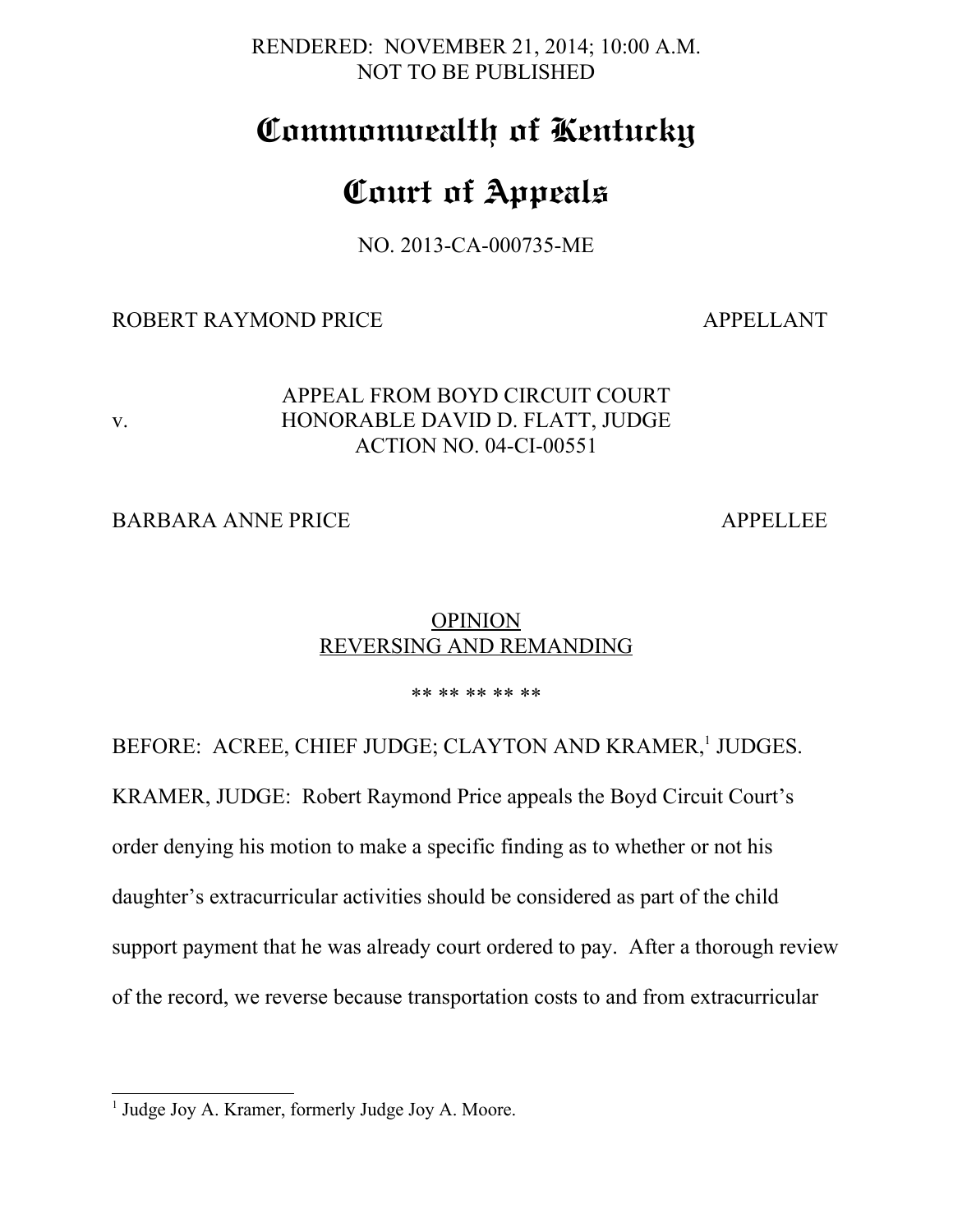activities do not justify a deviation from the child support guidelines. We remand for further proceedings.

#### **I. FACTUAL AND PROCEDURAL BACKGROUND**

Barbara Anne Price and Robert Price were divorced in October of 2004 in Boyd Circuit Court. The parties had two minor children born of the marriage, B. R. P. and M. N. P. At the time of the divorce, Robert was incarcerated in North Carolina. In their settlement agreement, which was incorporated into the divorce decree, the parties agreed to have joint care, custody and control of their minor children; that Barbara should be the physical custodian of the children and Robert should have visitation based upon the Boyd Circuit Court Guidelines; that due to Robert's incarceration at that time, no child support should be required until further orders of the court; that Barbara should carry medical insurance on the children as long as it was reasonably available through her employer; and that the parties should be responsible for any medical, dental or eye-care costs for the children not covered by insurance based upon their ration of gross monthly parental income.

Several years later, after Robert was released from prison, an agreed order was entered regarding parenting time, child support, and medical/dental/eye care costs. Pursuant to that order, Robert was ordered to pay \$392 per month in child support and the parties were directed to pay their pro rata shares of the childrens' medical/dental/eye costs that were not covered by insurance, with Barbara paying 71% of those costs and Robert paying 29%.

-2-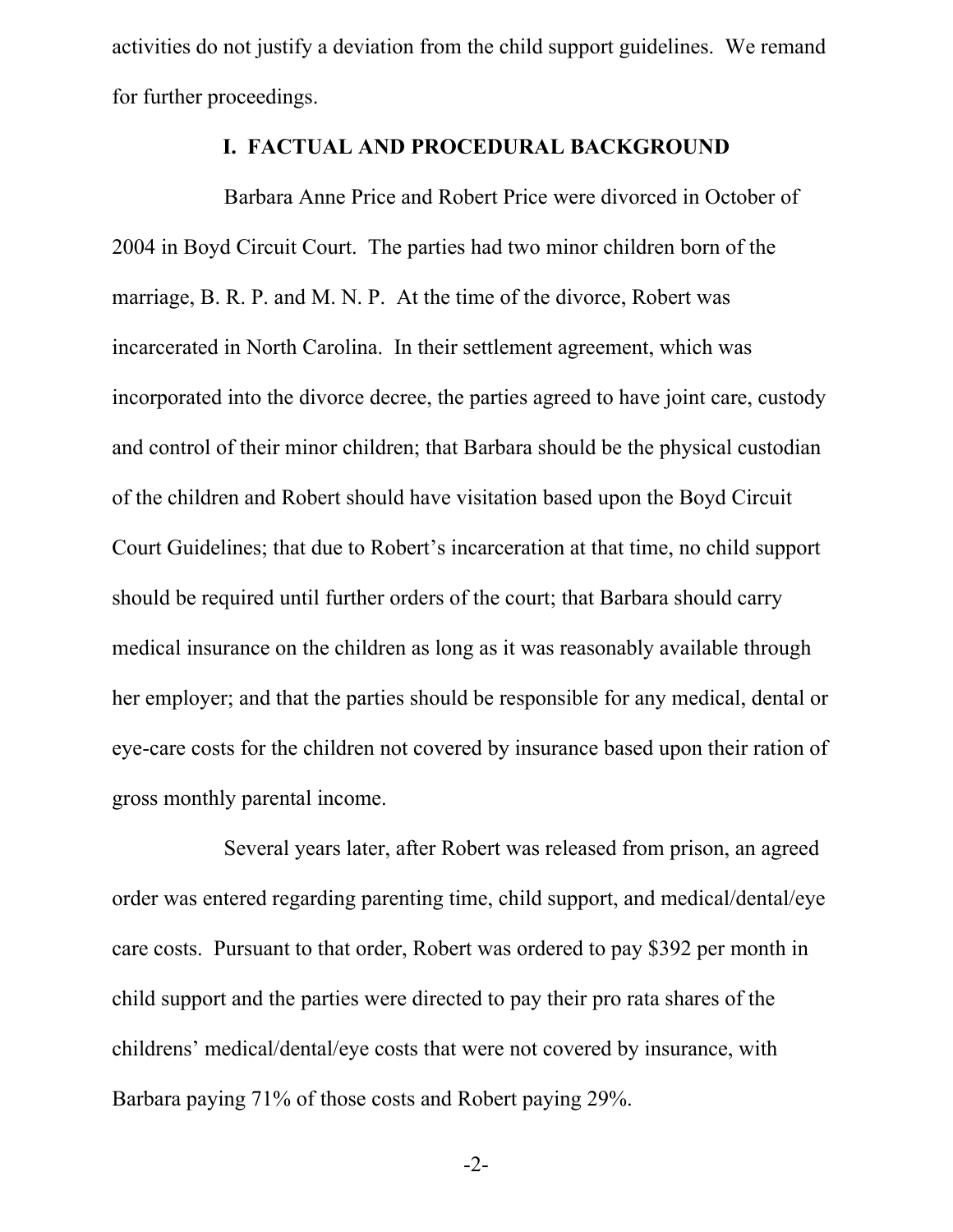Several years later, the parties agreed that they would have joint custody of B. R. P., with Robert having physical custody of her. The parties also agreed that neither of them should pay child support to the other for the child in their custody and that Robert should be permitted to claim B. R. P. for tax purposes. The court's prior order regarding visitation was ordered to remain in effect, with Barbara to have visitation with B. R. P. based on the Boyd County Visitation Guidelines.

The following year, Barbara moved to modify child support because B. R. P. was eighteen years old and she was going to graduate from high school approximately one week later. She argued that Robert therefore needed to pay child support for M. N. P., who was thirteen years old and in Barbara's physical custody. The court thereafter entered an order requiring Robert to pay \$546.00 per month in child support and ordering the parties to follow the current timesharing with the exception of exchanging the child.

A hearing was held on December 7, 2011, regarding who would pick up and drop off the child for visitation because Robert had filed a motion regarding the subject. During this hearing, Barbara's counsel raised the issue of whether the parties should split transportation costs for all of M. N. P.'s activities (including a trip to Florida for her to attend a sports camp). In regard to exchanging the child, the court ordered Robert to pick her up at Barbara's home to begin visitation and Barbara to pick her up at the end of visitation at Robert's home. The court also told Barbara's attorney that if he filed a motion for the parties to split the costs of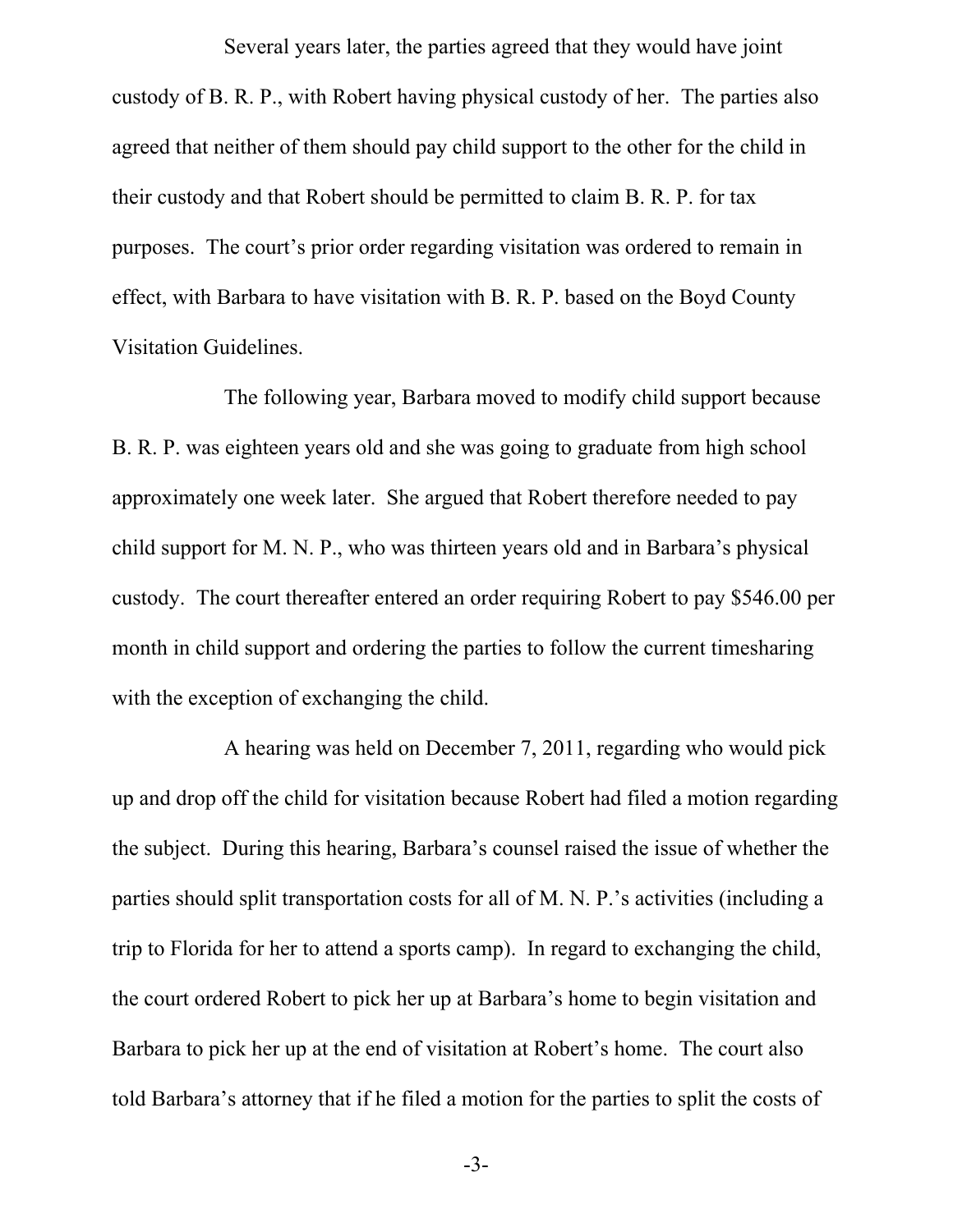transportation for M. N. P.'s school activities, etc., the court would sustain the motion because "it [is] only fair."

Approximately one month later, Barbara moved to split transportation costs. She sought an order directing the parties to share equally M. N. P.'s transportation costs, including "mileage, plane/train/bus tickets to and from [their minor daughter's] school activities, extracurricular activities and medical visits."

The circuit court entered an order directing "[t]he parties [to] share equally in the transportation costs, including mileage, airfare, train, bus, etc. . . . to and from the minor child's school activities, extracurricular activities and medical visits." Robert then moved for the court to make a specific finding as to whether or not the extracurricular activities should be considered as part of the child support payment that he was already ordered to pay. The circuit court entered an order denying Robert's motion for a more specific finding. Robert thereafter filed his notice of appeal from the court's order denying his motion for a more specific finding.

#### **II. STANDARD OF REVIEW**

matters:

This Court recently reiterated the standard of review in child support

The trial court is vested with broad discretion in the establishment, enforcement, and modification of child support. Accordingly, this court reviews child support matters under an abuse of discretion standard, *i.e.*, whether the decision was arbitrary, unreasonable, unfair, or unsupported by sound legal principles. The trial court[']s findings of fact will only be disturbed if clearly

-4-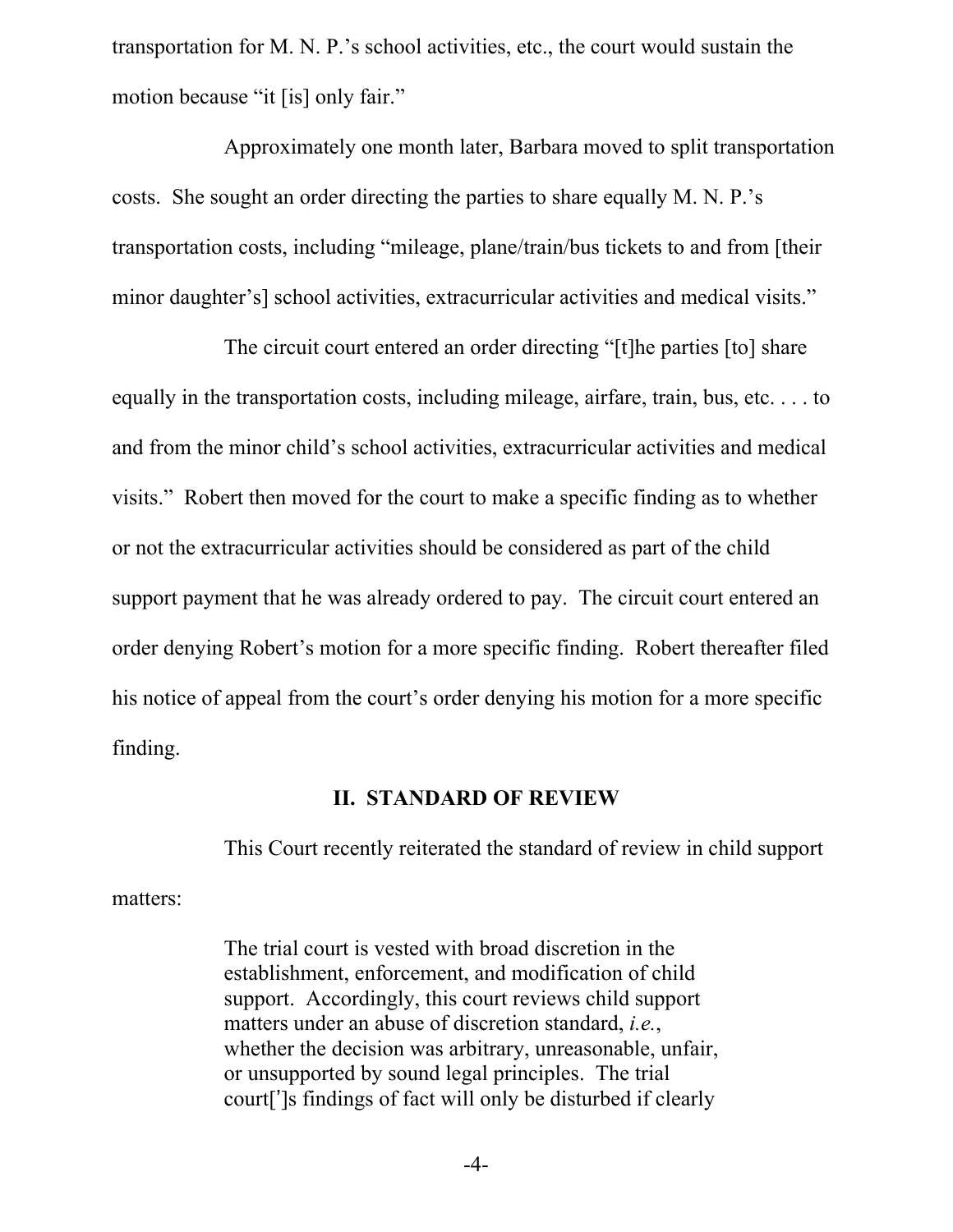erroneous. A factual finding is not clearly erroneous if it is supported by substantial evidence.

*Bjelland v. Bjelland*, 408 S.W.3d 86, 87-88 (Ky. App. 2013) (citations omitted).

#### **III. ANALYSIS**

Robert contends that the circuit court abused its discretion in

modifying the amount he owed in child support without hearing evidence on the

matter and entering findings of fact. He also alleges that the circuit court abused

its discretion in ordering him to pay one-half of the transportation costs for his

daughter's extracurricular activities because such costs are not an extraordinary

expense.<sup>[2,](#page-4-0) [3](#page-4-1)</sup>

Robert asserts that the circuit court rendered its decision modifying

child support "without any findings of fact or any semblance of substantial

evidence[,] which is a violation of  $KRS^{[4]}$  $KRS^{[4]}$  $KRS^{[4]}$  403.211." That statute provides, in

pertinent part:

(2) At the time of initial establishment of a child support order, whether temporary or permanent, or in any proceeding to modify a support order, the child support guidelines in KRS 403.212 shall serve as a rebuttable presumption for the establishment or modification of the amount of child support. Courts may deviate from the

<span id="page-4-0"></span><sup>&</sup>lt;sup>2</sup> Barbara contends in her appellate brief that Robert's brief did not satisfy the requirements of Kentucky Rule of Civil Procedure (CR) 76.12(4)(c) because he did not include references to the DVDs of the hearing in this case. However, Robert did include references to the specific pages in the written record to show that he preserved his arguments; this is sufficient to satisfy CR 76.12(4)(c).

<span id="page-4-1"></span><sup>&</sup>lt;sup>3</sup> We note that Robert does not challenge the circuit court's findings regarding transportation costs for school activities and medical visits. Accordingly, our holding does not apply to those costs.

<span id="page-4-2"></span><sup>4</sup> Kentucky Revised Statute.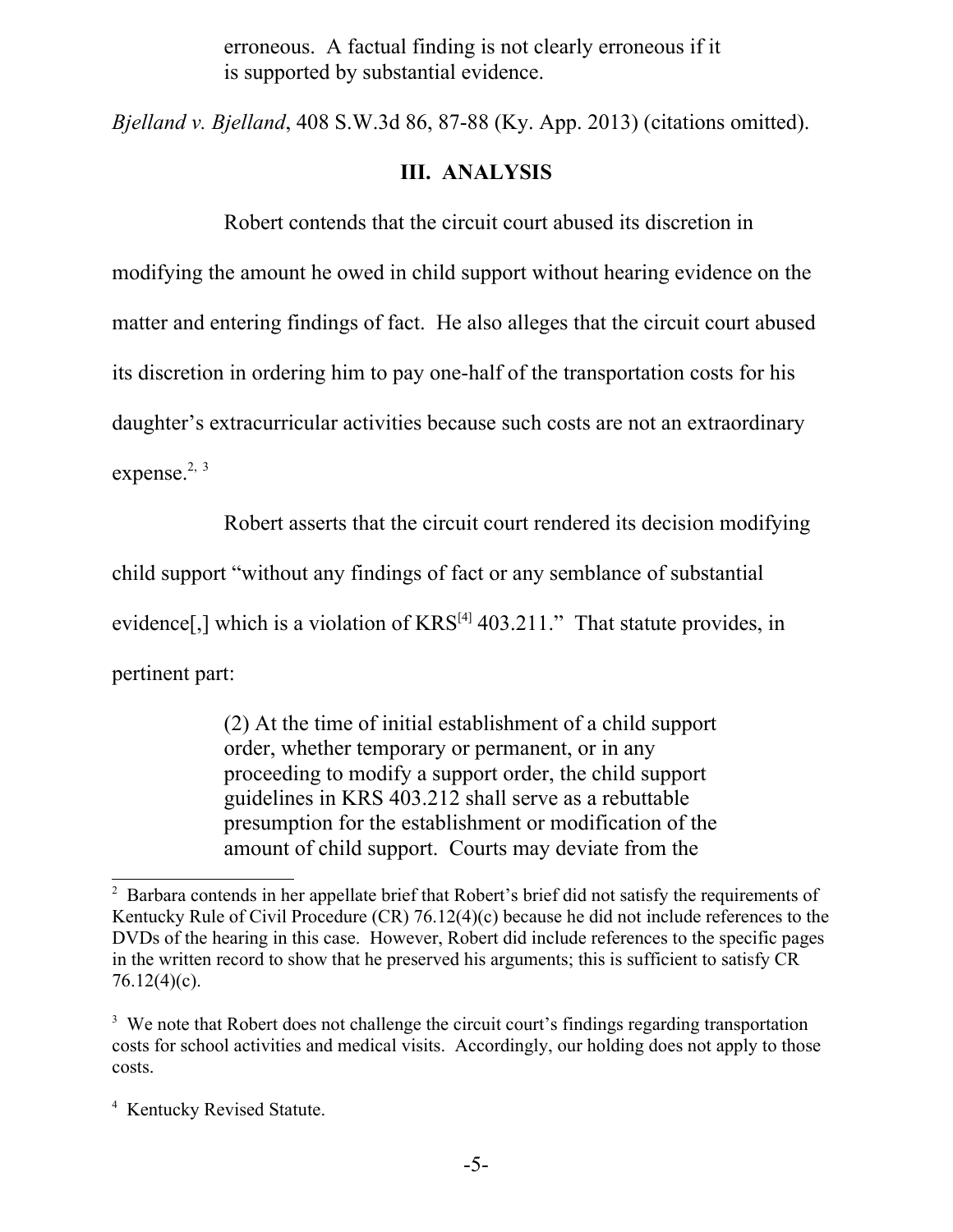guidelines where their application would be unjust or inappropriate. Any deviation shall be accompanied by a written finding or specific finding on the record by the court, specifying the reason for the deviation.

(3) A written finding or specific finding on the record that the application of the guidelines would be unjust or inappropriate in a particular case shall be sufficient to rebut the presumption and allow for an appropriate adjustment of the guideline award if based upon one (1) or more of the following criteria:

(a) A child's extraordinary medical or dental needs;

(b) A child's extraordinary educational, job training, or special needs;

(c) Either parent's own extraordinary needs, such as medical expenses;

(d) The independent financial resources, if any, of the child or children;

(e) Combined monthly adjusted parental gross income in excess of the Kentucky child support guidelines;

(f) The parents of the child, having demonstrated knowledge of the amount of child support established by the Kentucky child support guidelines, have agreed to child support different from the guideline amount. . . .

(g) Any similar factor of an extraordinary nature specifically identified by the court which would make application of the guidelines inappropriate.

(4) "Extraordinary" as used in this section shall be determined by the court in its discretion.

We have not found a published case directly on point, but *Smith v.*

*Smith*, 845 S.W.2d 25 (Ky. App. 1992), provides sound guidance on the issue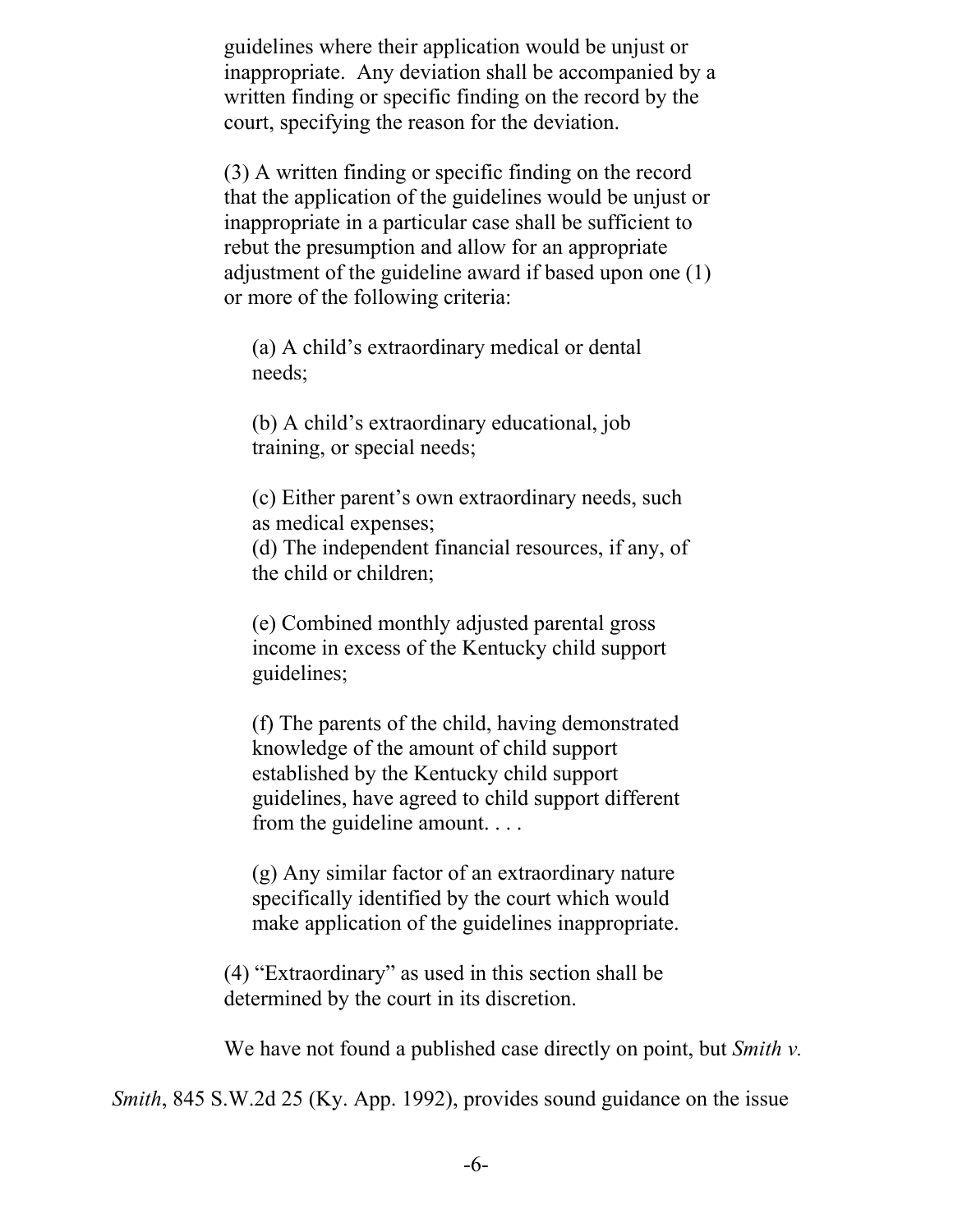presently before the Court. In *Smith*, the Court held that private music lessons did not qualify as an "extraordinary educational need" under KRS 403.211 to allow the court to order a deviation from the child support guidelines. The *Smith* Court held:

> As used in the statute, we believe "extraordinary educational needs" refers to those things not ordinarily necessary to the acquisition of a common school education but which become necessary because of the special needs of a particular student. While we may be of the opinion that a parent ought to seek to maximize a child's talents, we do not think the statute was intended to change the common law of this jurisdiction which requires a parent to provide only primary and secondary education.

*Id.*, 845 S.W.2d at 26. Thus, extracurricular activities, such as private music lessons and sports activities, do not justify a deviation from the child support guidelines pursuant to KRS 403.211 and *Smith*.

Because under the guidance of *Smith* extracurricular activities do not justify a deviation from the child support guidelines, it stands to reason that transportation to and from extracurricular activities also does not justify such a deviation. Therefore, the circuit court abused its discretion in ordering Robert to pay one-half of the child's transportation costs to and from her extracurricular activities.

Accordingly, the order of the Boyd Circuit Court is reversed and the case is remanded.

ALL CONCUR.